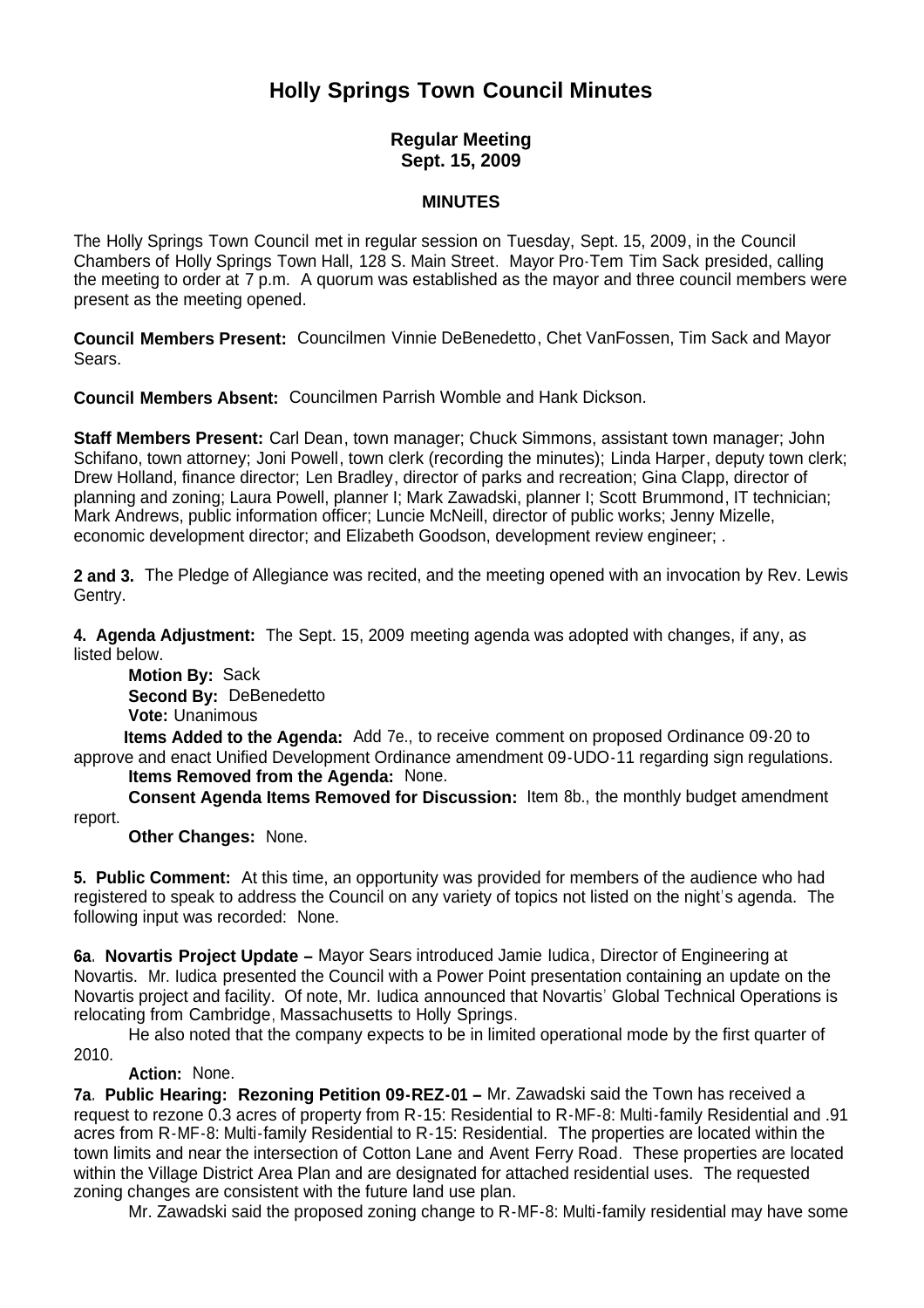impacts on the adjacent properties since they are zoned R-15: Residential. The requested R-MF-8: Multi-family residential district permits up to eight multi-family units per acre, and the adjacent R-15: Residential district permits up to 2.25 single-family lots per acre.

 Mr. Zawadski said that a 30-foot landscape yard/setback is required at time of development along the perimeter of the project to reduce the potential impacts of higher density development on adjacent properties.

 He said the proposed zoning change to R-15: Residential would not have any impact on adjacent properties since many of the lots that are developed also are zoned R-15: Residential.

With that explanation completed, Mayor Sears opened the public hearing to accept input. The following comments were recorded: None.

There being no comments, the public hearing was closed.

 **Action #1:** The Council approved a motion to accept the following statement as true: *"The requested zone map change from R-15: Residential to R-MF-8: Multi-family Residential and R-MF-8: Multi-family Residential to R-15: Residential is consistent with the Vision Holly Springs Comprehensive Growth Plan since the Future Land Use Plan Map indicates this property as Attached Residential, and the R-MF-8 Multi-family Residential District permits multi-family development, and the R-15: Residential district is consistent with the surrounding area."*

**Motion By:** Sack **Second By:** VanFossen **Vote:** Unanimous.

**Action #2:** The Council approved a motion to adopt Ordinance #R09-03 approving and enacting Zone Map Change Petition #09-REZ-01 to change the zoning of 0.3 acres of PIN 0648-89-2610 from R-15: Residential to R-MF-8: Multi-family Residential and 0.91 acres of PINs 0648-89-2798 and 0648-89- 3512 from R-MF-8: Multi-family Residential to R-15: Residential as submitted by Doug Ledson.

**Motion By:** Sack **Second By:** VanFossen **Vote:** Unanimous.

*A* c*opy of Rezoning Ordinance R09-03 is incorporated into these minutes as addendum pages.*

**7b. Public Hearing: Ordinance 09-18, UDO Amendment 08-UDO-08b –** Mr. Jones explained that in the past year, staff has proposed several commercial-related amendments to the Unified Development Ordinance in an effort to improve on commercial regulation in the Town. Staff in the past has suggested an amendment to the UDO regarding Commercial front setbacks, but through discussion at the Planning Board stage this amendment was put back to Staff for further review and changes.

 He said commercial front setbacks are set in place to create a harmonious streetscape in cities and towns and to ensure that buildings are set back off of the right of way enough to ensure public safety. Most cities and towns create anywhere between five feet at a minimum up to 50 feet and beyond, depending on the adjacent thoroughfare and the use of the site.

 Mr. Jones said the Town of Holly Springs generally falls in the typical category of anywhere between five feet, in the TV district, and up to 100 feet, when adjacent to US Hwy. 1 and the future I-540 rights of way.

 He explained that currently the UDO allows for some reduction of front setbacks in Local Business and Community Business zoning districts. Standard setback for Local Business is 30 feet along minor and major thoroughfares, collector streets, local streets, cul-de-sac streets or residential gateways and 50 feet in Community Business for minor and major thoroughfares, collector streets, local streets, and cul-de-sac streets.

 The UDO allows for reduction of these front setbacks down to 20 feet and 15 feet in Local business and down to 30 feet in the Community Business districts. If the developer chooses to utilize this reduction option they must provide extras in the form of extra landscaping.

 He said staff has some concerns about requiring more landscaping for these reduced front setbacks when in the past year the town has adopted new architectural standards for new developments. Staff wants these buildings to be seen, especially if the development has met all architectural standards. Staff is comfortable with and does encourage buildings to utilize the front setback reduction option when appropriate, but again we are discouraged that the current option available to developers is to increase landscaping, thus hiding the buildings.

 He said staff is proposing to remove all options related to extra landscaping when the front setback reduction is used and replacing that language with options that no parking waiver or alternate architectural compliance is requested for the development along the yard of the reduction. This, we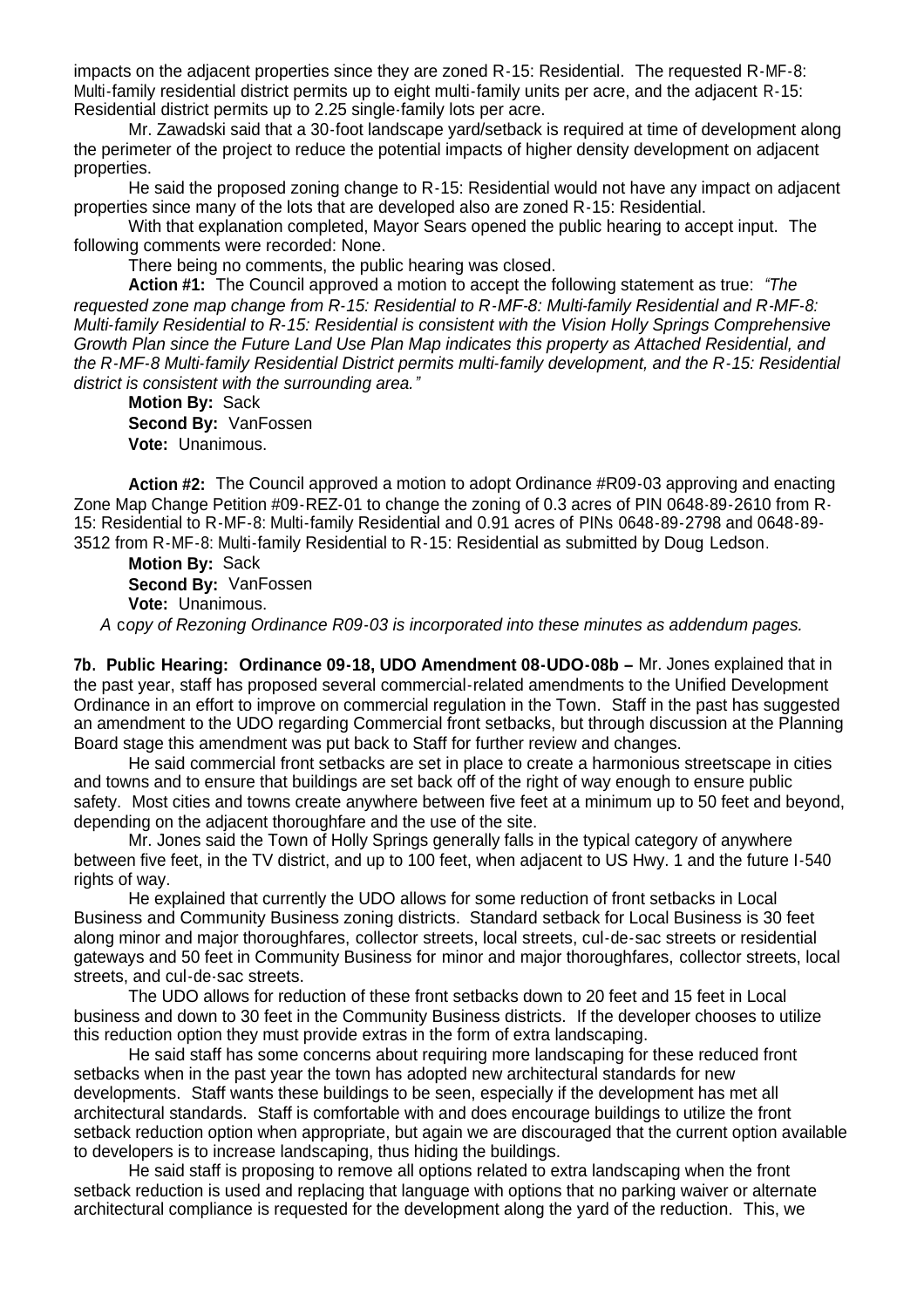would hope, ensure that if the reduction option is used, the Town will get development that meets the current UDO, giving the Town a better looking development in the end.

With that explanation completed, Mayor Sears opened the public hearing to accept input. The following comments were recorded: None.

There being no comments, the public hearing was closed.

 **Action #1:** The Council approved a motion to accept the following statements as true: *"The requested UDO text amendment is consistent with the Vision Holly Springs Comprehensive Plan Policies for Future Land Use and Community Character. The proposed UDO Amendment allows for varying setback to create a more village and pedestrian friendly development with buildings closer to sidewalk and roadways."*

**Motion By:** VanFossen **Second By:** DeBenedetto **Vote:** Unanimous.

**Action #2:** The Council approved a motion to adopt Ordinance #09-18 to approve and enact UDO Text Amendment #08-UD0-08b to modify of UDO Section 3.02 and 3.05 regarding commercial setbacks.

**Motion By:** VanFossen **Second By:** DeBenedetto **Vote:** Unanimous.

*A* c*opy of Ordinance 09-18 is incorporated into these minutes as addendum pages.*

**7c. Public Hearing: Ordinance 09-19, UDO Amendment 09-UDO-08 –** Ms. L. Powell said that staff has been working and researching this UDO amendment since the start of 2009. The FMI efficiency study also noted that the Town's landscaping regulations were confusing and hard to understand. This is the first phase of landscaping UDO amendments in an effort to address that issue.

With that explanation completed, Mayor Sears opened the public hearing to accept input. The following comments were recorded: None.

There being no comments, the public hearing was closed.

 **Action #1:** The Council approved a motion to accept the following plan consistency statements as true: *"The requested UDO text amendment is consistent with the Vision Holly Springs Comprehensive Plan Policies for Future Land Use. The proposed UDO amendment allows for outdated landscape regulations to be removed to give way for more innovative environmentally-conscious and pedestrian-friendly standards."*

**Motion By:** Sack **Second By:** DeBenedetto **Vote:** Unanimous.

**Action #2:** The Council approved a motion to adopt Ordinance #09-19 to approve and enact UDO text amendment #09-UDO-08 to modify the text of UDO Section 7.01 Landscaping Regulations.

**Motion By:** Sack **Second By:** DeBenedetto **Vote:** Unanimous.

*A* c*opy of Ordinance 09-19 is incorporated into these minutes as addendum pages.*

**7d. Public Hearing: Zoning Vested Rights Petition 09-REZ-01, Parkside Village –** Ms. L. Powell said that a zoning vested rights request has been filed by Parkside Village, LLC to allow for Parkside Village Phase 3 to extend Zoning Vested Rights in order to maintain TN:Traditional Neighborhood setbacks. Orginally granted on August 2, 2005, zoning vested rights are allowed for a maximum of five years from the date of original approval. So if approved, the zoning vested rights could be extended only until Aug. 2, 2010.

 She said phases 2 & 3 were created under the old TN: Traditional Neighborhood zoning district, which is different than any district in the Town's current UDO. The developer would like to continue with those regulations so the entire project may be developed with the existing phases 1 and 2, and be in character with the neighborhood. The main difference between R-8 and TN, is the setbacks as shown below: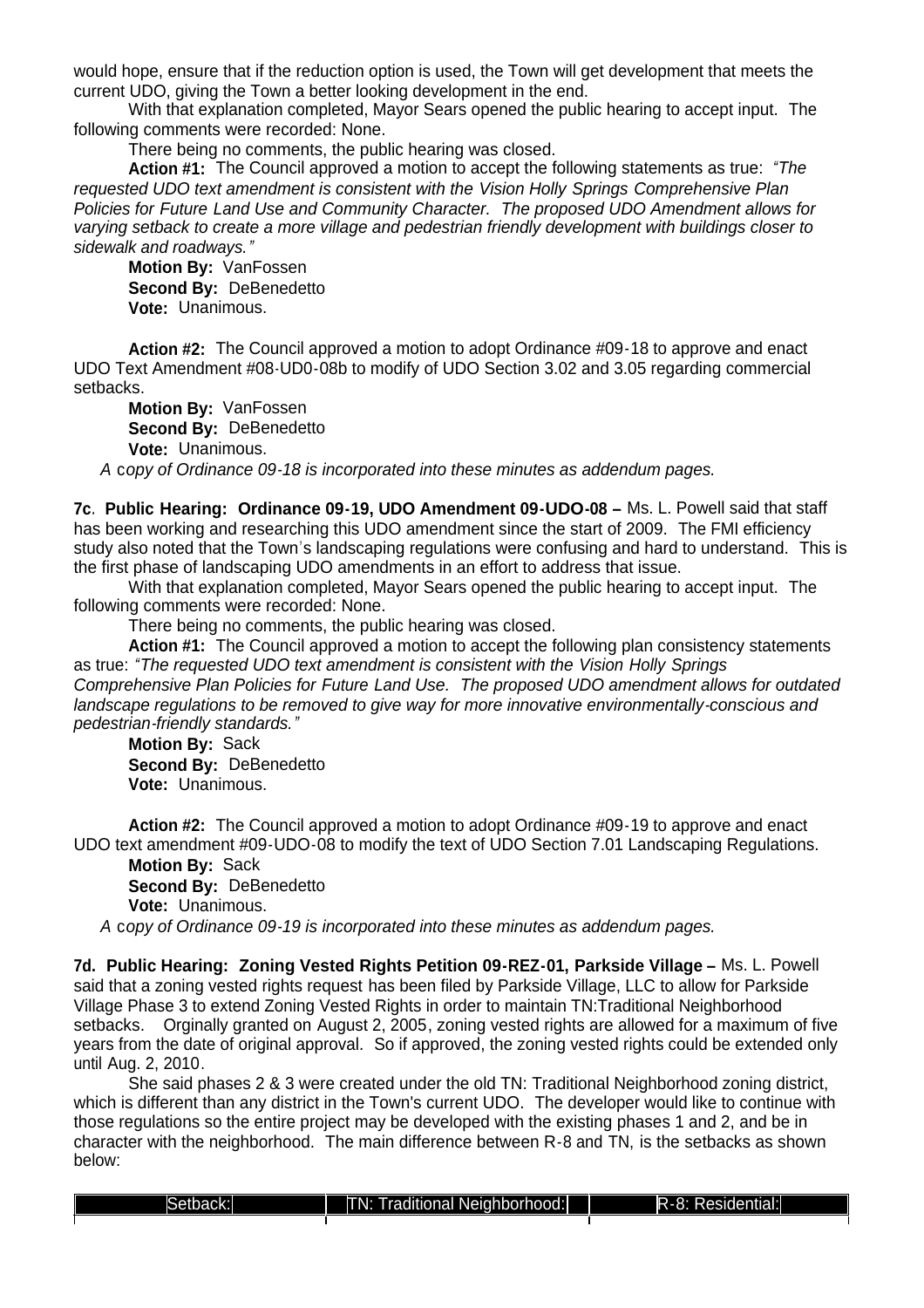| Front | 8-foot minimum<br>24 feet maximum | 30 feet                 |
|-------|-----------------------------------|-------------------------|
|       | Side: 8-foot maximum              | Side: 5 feet            |
| Side  | Corner Side: 8-foot maximum       | Aggregate Side: 15 feet |
| Rear  | 30 feet                           | 20 feet                 |

With that explanation completed, Mayor Sears opened the public hearing to accept input. The following comments were recorded:

Wayne Mauldin of Mauldin Watkins Surveying -- Mr. Mauldin, as applicant, spoke in favor of the petition, noting that the request is being made because the project was delayed during an economic downturn. Now, developers are ready to return to the project.

There being no comments, the public hearing was closed.

 **Action #1:** The Council approved a motion to accept the following plan consistency statements as true: *"The requested UDO Text Amendment is consistent with the Vision Holly Springs Comprehensive Plan Policies for Future Land Use. The proposed zoning vested rights will contribute to encourage a "village atmosphere" by continuing to establish a unified community character for the neighborhood and creating a sense of place for the entire community."*

**Motion By: DeBenedetto Second By:** Sack **Vote:** Unanimous.

**Action #2:** The Council approved a motion to approve zoning vested rights petition #09-ZVR-01 to extend zoning vested rights orginally granted on Aug. 2, 2005 until Aug. 2, 2010 in order to maintain TN:Traditional Neighborhood setbacks as submitted by Parkside Village, LLC.

**Motion By:** DeBenedetto **Second By:** Sack **Vote:** Unanimous.

**7e. Public Hearing: Ordinance 09-20, UDO Amendment 09-UDO-11 –** Mr. Zawadski said that staff has been reviewing and evaluating the text of the UDO since the adoption in 2002. While using the UDO staff comes across minor errors, interpretations that are unclear, and sometimes regulations that need to be added/changed. The result is a comprehensive list of proposed amendments that will help to clarify and improve the UDO as well as correct minor spelling/grammatical errors. Completing these amendments will help to update the UDO resulting in a more user friendly document.

He said staff suggests making the following revisions to help clarify and improve UDO Section 7.03 Sign Regulations, Section 3.08 Architectural and Site Design Requirements, and Section 5 Planned Unit Development:

UDO Section 7.03 Sign Regulations

- Permit monument signs to be placed in subdivision interiors for phase identification.
- Permit banners on light poles in TV for Town events.
- Require all signage be removed when a business moves out of a building.
- Revise the sign surface and structure ratio requirements to permit more flexibility.
- Permit one governmental flag per lot up to a maximum size and height.

Section 3.08 Architectural and Site Design Requirements

Reduce the minimum window % requirements in commercial zoning districts.

#### Section 5 Planned Unit Developments

• Require accessory structures in PUDs to follow setbacks in most comparable zoning district instead of R-30.

With that explanation completed, Mayor Sears opened the public hearing to accept input. The following comments were recorded: None.

There being no comments, the public hearing was closed.

 **Action #1:** The Council approved a motion to accept the following plan consistency statements as true: *"The requested UDO Text Amendment is consistent with the Vision Holly Springs Comprehensive Growth Plan. The proposed modifications to the UDO Section 7.03 Sign Regulations, Section 3.08 Architectural and Site Design, Section 5 Planned Unit Development, and Section 2.08 General Regulations for Residential Districts create enforceable ordinances to enact Land Use and*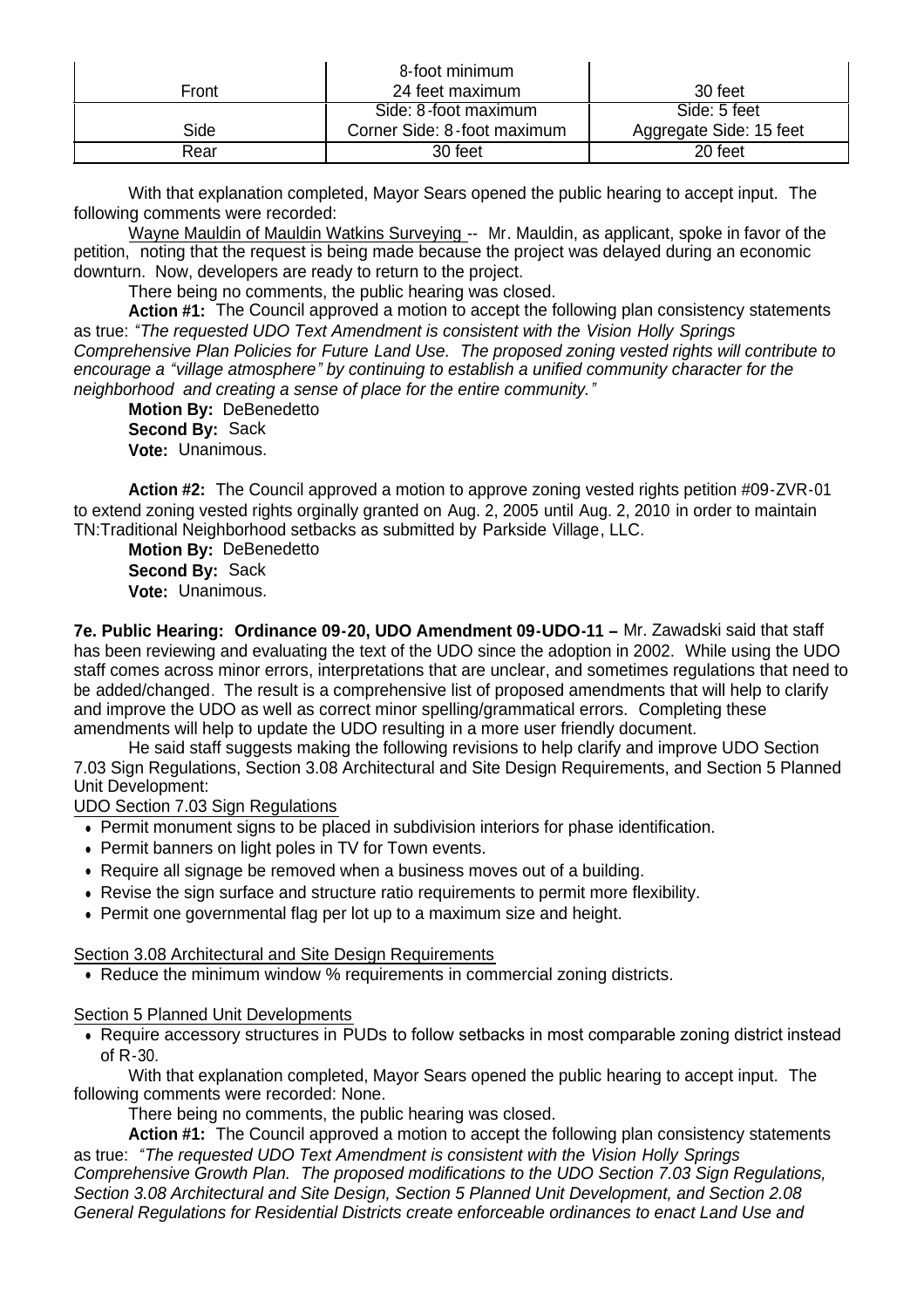*Community Character Objectives."* **Motion By:** VanFossen **Second By:** DeBenedetto **Vote:** Unanimous.

**Action #2:** The Council approved a motion to adopt Ordinance #09-20 to approve and enact UDO text amendment #09-UDO-11 to modify the text of UDO Section 7.03 Sign Regulations, Section 3.08 Architectural and Site Design, Section 5 Planned Unit Development, and Section 2.08 General Regulations for Residential Districts as submitted by the Town of Holly Springs.

**Motion By:** VanFossen **Second By:** DeBenedetto **Vote:** Unanimous.

*A* c*opy of Ordinance 09-20 is incorporated into these minutes as addendum pages.*

**8. Consent Agenda:** The Council approved a motion to approve all remaining items on the Consent Agenda. The motion carried following a motion by Councilman VanFossen a second by Councilman Sack and a unanimous vote. The following actions were affected:

8a. Minutes – The Council approved minutes of the Council's meeting held Sept. 1, 2009 and of meetings held Feb. 28 and May 5, 2009.

8b. Budget Amendment Report – This item was removed during Agenda Adjustment.

8c. Personnel Policy Amendments – The Council adopted amendments to the Town's personnel policy.

8d. Holiday Schedule – The Council authorized staff to close non-essential Town facilities for 1<sup>1/2</sup> hours on Wednesday, Dec. 16, 2009 for an employee holiday lunch.

8e. Minority Participation Goal – The Council adopted a minority participation goal for the Town of Holly Springs. *A* c*opy of Minority Participation Goal policy is incorporated into these minutes as addendum pages.*

**8b. Budget Amendment Report** – Councilman DeBenedetto asked why the Council was adopting a budget amendment before the Town goes to the Local Government Commission for approval of the financing for the project. Mr. Holland explained that the budget amendment contained in the monthly report already was approved by the Town Council on Aug. 18. Mr. Holland said the budget amendment was not being presented to Council for approval but was being presented as part of a routine monthly report of budget amendments received by the Council.

Councilman DeBenedetto asked what would happen if the LGC does not approve the Town's application.

Mr. Holland explained that the project budget would go away because all approvals and the funding for the accounts enumerated in the budget amendment were contingent upon LGC approval and the obtaining of installment financing.

Mr. Dean explained that the project budget has to be provided with the LGC application so that the board can review where the project would be funded and how the money would be spent.

Mr. Dean explained the role of the Local Government Commission.

**Action:** The Council approved a motion to receive a report of amendments to the FY 2009-10 budget approved by the town manager and the Town Council.

**Motion By:** VanFossen

**Second By:** Sack

**Vote:** The motion carried following a 2-1 vote. Councilmen FanFossen and Sack voted for the motion. Councilman DeBenedetto voted against.

*A* c*opy of the budget amendment report is incorporated into these minutes as addendum pages.*

**9a. Yard Waste Disposal Alternative** – Mr. Weeks and Mr. McNeil addressed the Council. Mr. Weeks explained that over the past few weeks, staff has been in conversations with a Sanford-based company called Earthtec, which is offering to accept the Town's yard waste for free.

 Earthtec is able to accept the Town's yard waste tonnage for free because the company would process the yard waste and ultimately turn it into a usable product. The company currently performs this process with other organizations that need to dispose of yard waste.

 He said Town representatives had visited the Sanford facility on Sept. 10 to make sure the site is safe, can adequately handle the Town's truck, etc.

He said the Town currently hauls and disposes of yard waste at a facility near Fuquay-Varina